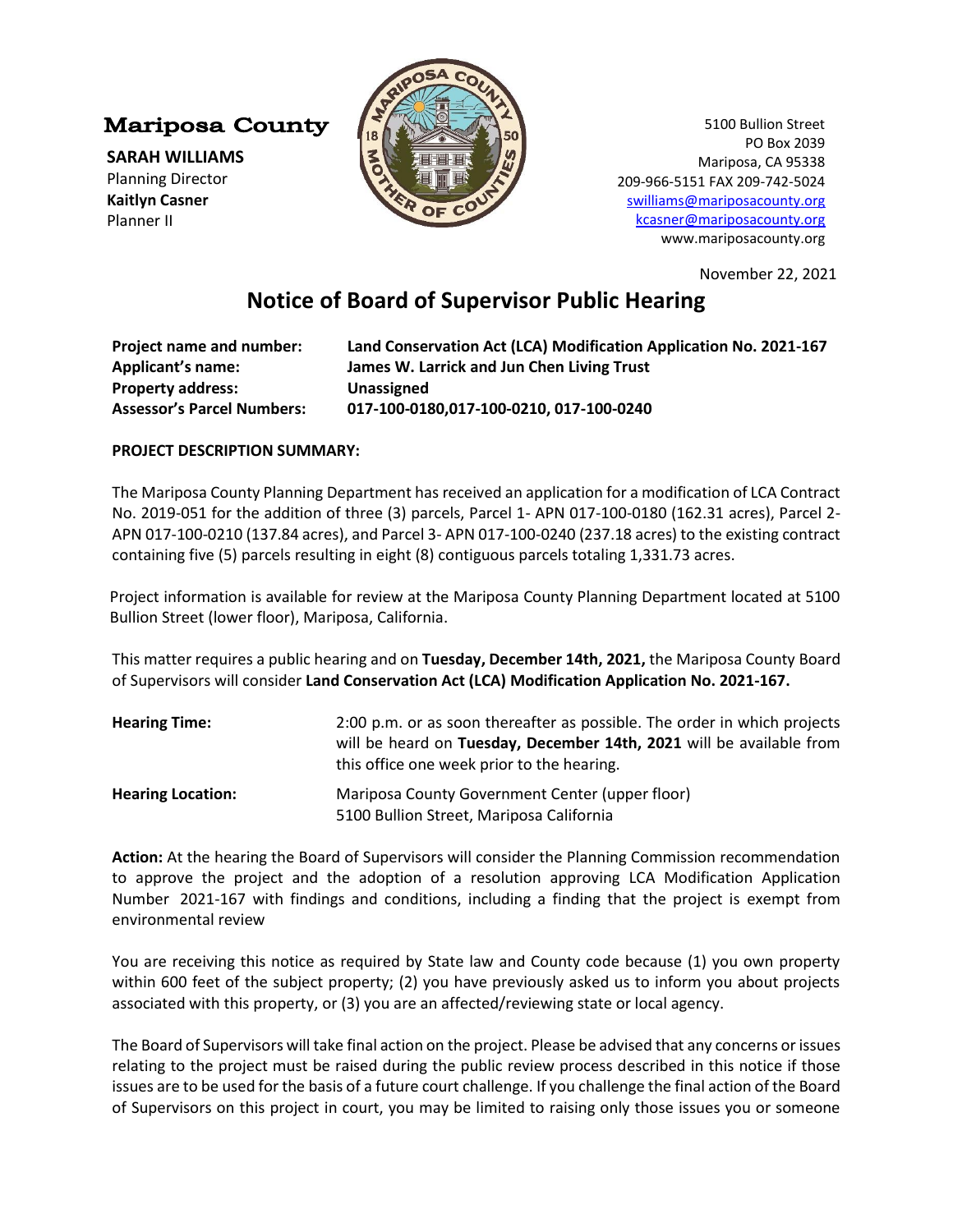else raised at the public hearing described in this notice, the Board of Supervisors public hearing, or in written correspondence delivered to the Planning Commission or Board of Supervisors at, or prior to, the public hearings.

**PUBLIC COMMENT**: Written comments on the project may be submitted now, and at any time during the public review period up to, and including, the public meeting time. Comments received prior to December 7, 2021, will be included in the staff report packet and comments received up to December 14, 2021, will be provided to the Board of Supervisors at the meeting. Written comments may be submitted to Kaitlyn Casner, Planner II, Mariposa County Planning Department, PO Box 2039, Mariposa, CA 95338; hand delivered to 5100 Bullion Street, Mariposa, CA 95338; or by email at kcasner@mariposacounty.org. The staff report for the project will be available at least one week prior to the meeting at www.mariposacounty.org/planning and at the front counter of the Mariposa County Planning Department. The Planning Department is located at 5100 Bullion Street, Mariposa, CA 95338.

For further information, contact Kaitlyn Casner, Planner II, at (209)966-5151 or by email at [kcasner@mariposacounty.org.](mailto:kcasner@mariposacounty.org)

You may also write us at P.O. Box 2039 Mariposa CA 95338, or drop by the office at 5100 Bullion Street (lower floor), Mariposa to review available information.

Sincerely,

Varry Can

Kaitlyn Casner Planner II

Mailed: 11/22/2021- Posted: 11/22/2021 Posting Locations: Mariposa County Clerk's Office Mariposa County Courthouse Mariposa County Planning Department [www.mariposacounty.org/planning](http://www.mariposacounty.org/planning)

Please leave posted until 5pm December 14, 2021

**Attachments:** Project Vicinity Map